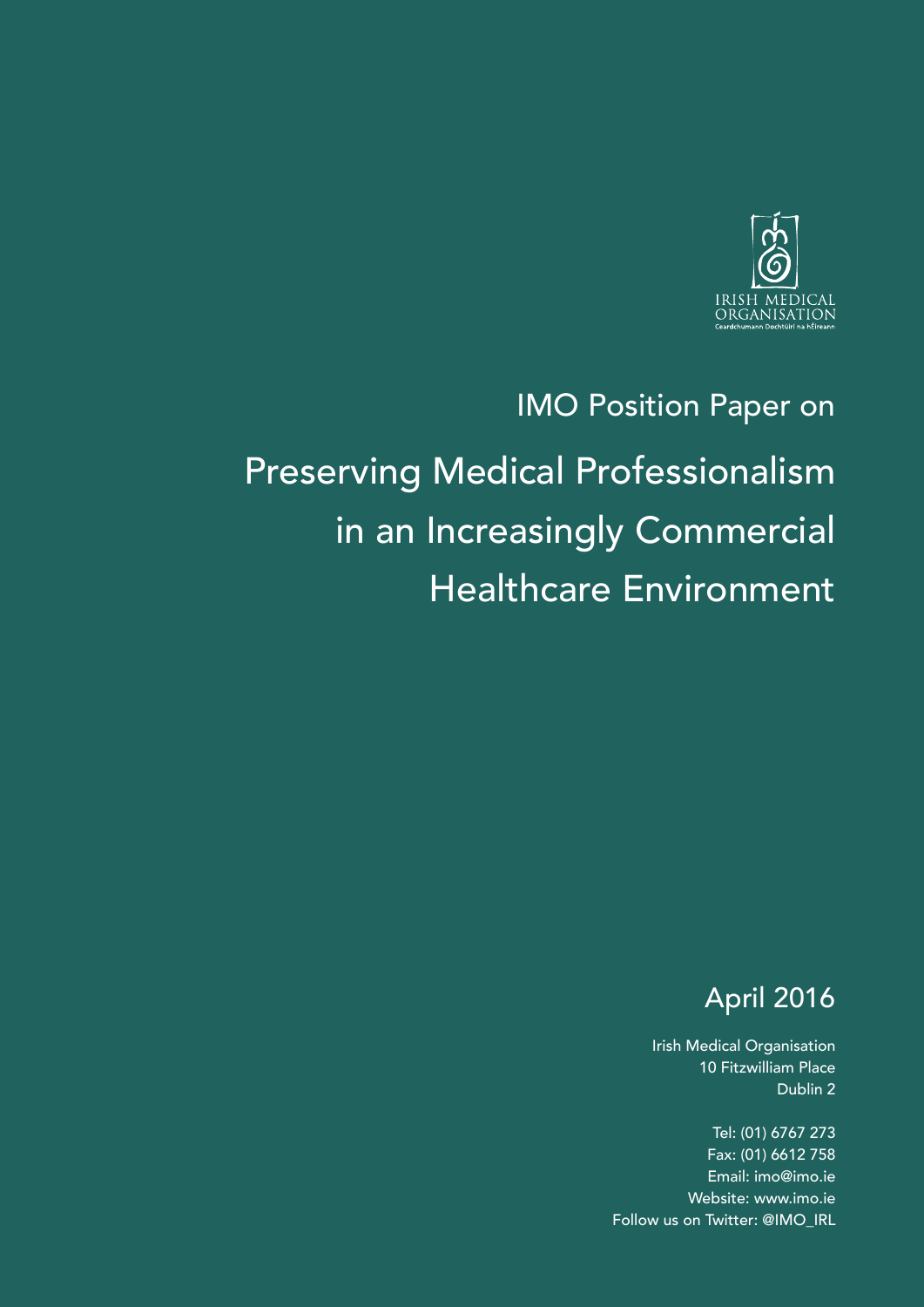

## Mission Statement

The role of the IMO is to represent doctors in Ireland and to **provide** them with all relevant services.

It is committed to the **development** of a caring, efficient and effective Health Service.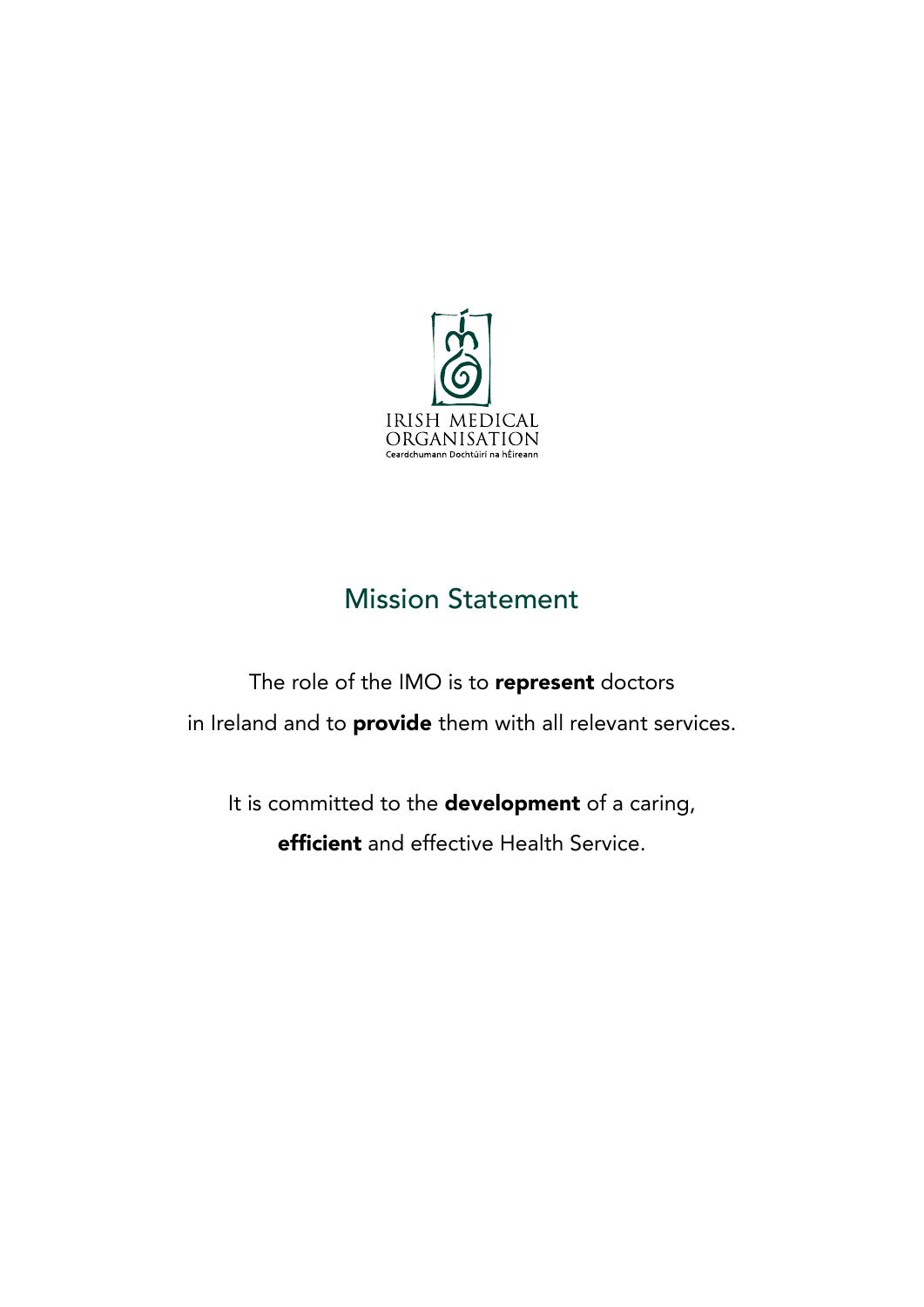

IMO Position Paper on Preserving Medical Professionalism in an Increasingly Commercial Healthcare Environment

April 2016

Irish Medical Organisation 10 Fitzwilliam Place Dublin 2

Tel: (01) 6767 273 Fax: (01) 6612 758 Email: imo@imo.ie Website: www.imo.ie Follow us on Twitter: @IMO\_IRL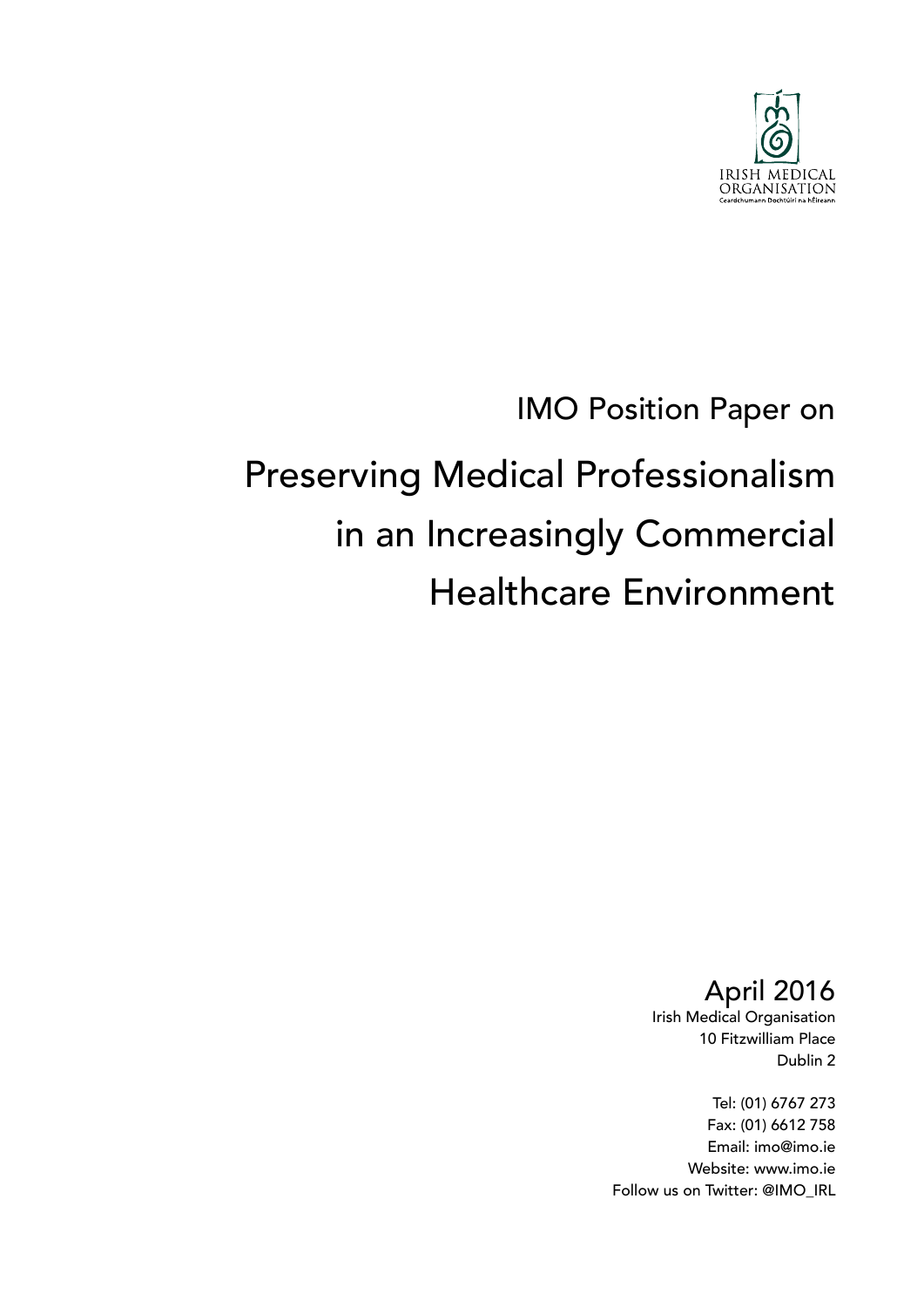

#### *"That any sane nation, having observed that you could provide for the supply of bread by giving bakers a pecuniary interest in baking for you, should go on to give a surgeon a pecuniary interest in cutting off your leg, is enough to make one despair of political humanity." George Bernard Shaw, The Doctor's Dilemma - 1909*

Definitions of medical professionalism are frequently the subject of academic debate. The Hippocratic Oath stands as one of the earliest attempts to codify the moral and ethical standards to which a doctor should aspire in his or her treatment of patients, and reflects a foundation on which many centuries of medical culture has attempted to build. Some recent attempts to modernise the Hippocratic Oath include the *Declaration of Geneva*<sup>1</sup> by the World Medical Association in 1948 and *Medical Professionalism in the New*  Millennium – A Physician Charter<sup>2</sup> published by the Medical Professionalism Project in 2002.

In Ireland, the Medical Council's *Guide to Professional Conduct and Ethics for Registered Medical Practitioners* (which is currently under review) 3, defines the standards of practice and behaviour which doctors in Ireland are required to meet to maintain the relationship of trust between the profession and society. The concepts of duty of care, placing the patients' needs ahead of the advantage of the physician, and the equal treatment of all are behaviours expected of good physicians from early times, and facilitate the strong level of trust the profession enjoys in society today.

The influence that commercialism and market forces in healthcare has on medical professionalism has risen time and again in the IMO. In the *Role of the Doctor in Ireland Paper 2007*<sup>4</sup> , the IMO cites a paper by Dr Jordan Cohen, former President of the Association of American Medical Colleges<sup>5</sup>, in which he draws a comparison of terms between professionalism and commercialism.

| <b>Professionalism</b>                                                                                                                           | <b>Commercialism</b> |  |
|--------------------------------------------------------------------------------------------------------------------------------------------------|----------------------|--|
| Doctor                                                                                                                                           | Provider             |  |
| Patient                                                                                                                                          | Customer             |  |
| Trust                                                                                                                                            | Suspicion            |  |
| Caring                                                                                                                                           | Pandering            |  |
| Services                                                                                                                                         | Commodities          |  |
| Values                                                                                                                                           | Margins              |  |
| Cures                                                                                                                                            | Profits              |  |
| Pride                                                                                                                                            | <b>Bonuses</b>       |  |
| Primum non nocere                                                                                                                                | Caveat emptor        |  |
| Cohen, J. Professionalism in Medical Education, an American Perspective: From<br>Evidence to Accountability in Medical Education, (2006) 40:p609 |                      |  |

1 World Medical Association (WMA), Declaration of Geneva, 1948 downloaded from http://www.wma.net/ en/30publications/10policies/g1/

2 Project of the ABIM Foundation, ACP–ASIM Foundation, and European Federation of Internal Medicine, Medical Professionalism in the New Millennium: A Physician Charter, *Ann Intern Med. 2002;136(3):243-246*

3 Medical Council of Ireland, Guide to Professional Conduct and Ethics for Registered Medical Practitioners, Dublin, 7<sup>th Ed. 2009,</sup>

4 *Irish Medical Organisation (IMO), The Role of the Doctor in Ireland, Dublin, 2007*

5 Cohen J. 'Professionalism in Medical Education, an American Perspective: From Evidence to Accountability', *Medical Education, Vol. 40, Issue 7, July 2006, pp. 607-617.*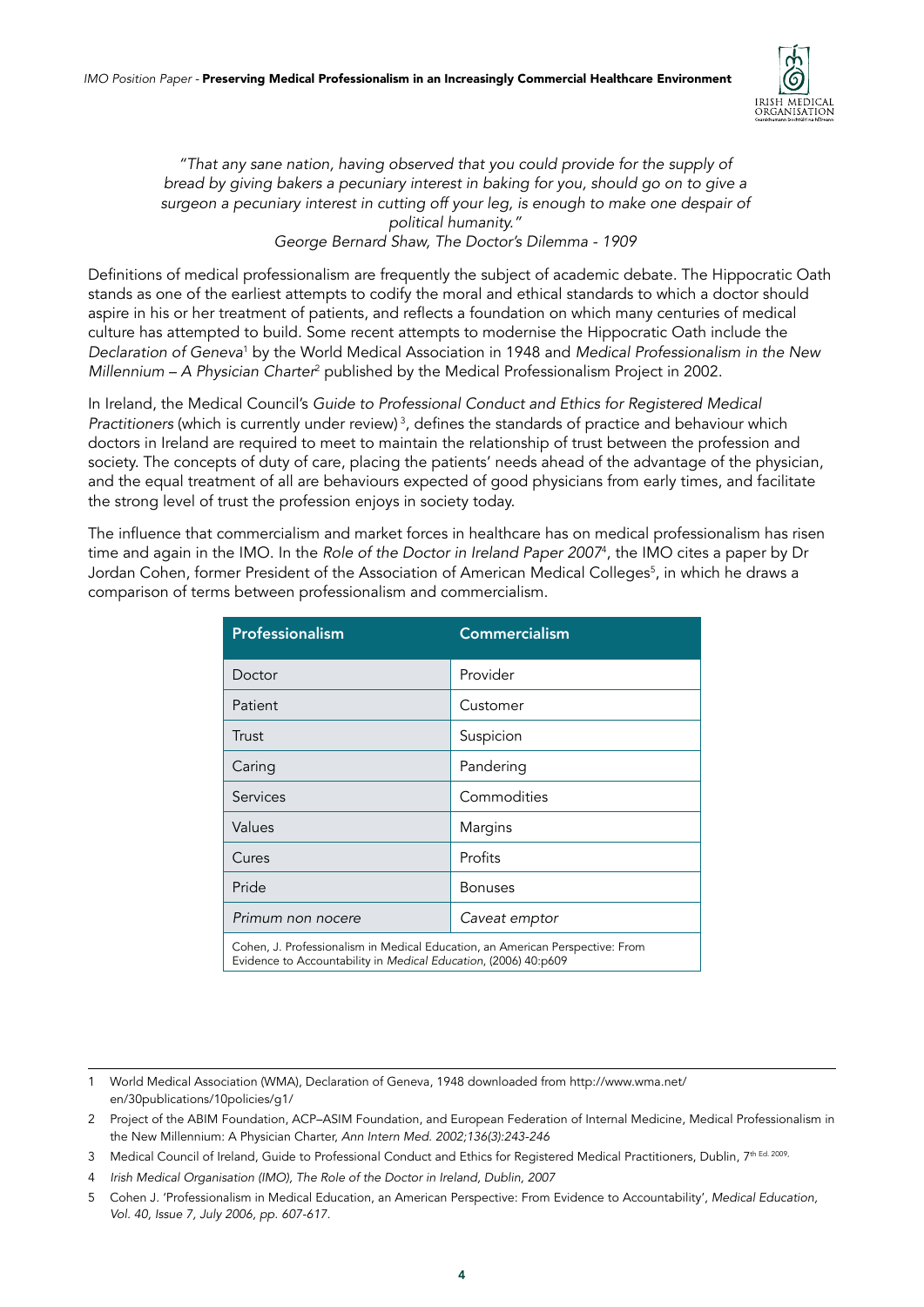

Dr. Cohen stated that a degree of mutual exclusivity exists between medical professionalism and commercialism. While in ordinary commercial activity, consumers are encouraged to question the motives and claims of goods or service providers, such distrust is unsuited to a doctor-patient relationship that is conducive to improving the health outcomes of the patient. An increased focus on commercialism begets an increased focus on profitability, and could lead, he suggested, to the replacement of the physicians' mantra *primum non nocere, or* "first, do no harm", with the motto of consumerism *caveat emptor,* or "let the buyer beware".

In the *Role of the Doctor in Ireland* the IMO reaffirmed that

*"The very nature of the doctor-patient relationship is not commercial and doctors defend their patients' reputations as persons undergoing medical care or treatment as opposed to persons purchasing goods or services". IMO, Role of the Doctor in Ireland - 2007*

The negative impact that a commercial healthcare environment can have on medical professionalism was further highlighted in the *IMO Position Paper on the Market Model of Healthcare* - *Caveat Emptor 2012*<sup>6</sup> . The IMO warned that

"Commercial imperatives conflict directly with the internationally affirmed values of *professionalism to which doctors subscribe. … doctors have a paramount responsibility to act in the best interest of their patients and at the same time be aware of the wider need to use*  limited healthcare resources efficiently and responsibly. *A commercial competitive environment*  will inhibit doctors from reaching value judgements which are not in the interest of the patient *or the State".* 

*IMO, Market Model of Healthcare - Caveat Emptor 2012*

While the IMO is aware of the potential conflict between commercialism and professionalism, at the same time doctors are required to work in a mixed public-private system healthcare system where almost half the population purchase private health insurance inpatient cover and pay out-of-pocket for GP care. The IMO wholly supports systems which protect the professionalism of doctors.

## REVIEW OF THE LITERATURE

Although the pharmaceutical industry has been singled out as the main focus of potential conflict of interest in the medical literature, an almost universal source of potential conflict of interest in systems with elements of private health care is that of personal financial reward to individual practitioners and groups of doctors, in terms of patterns of assessment, treatment, equity and under/over-treatment. An increasingly sophisticated view of medical professionalism recognises a range of internal and external determinants of professional behaviour. Moving from a basis that focussed on individual motives and behaviours, the focus on professionalism has moved from changing individuals to modifying the underlying structural and environmental forces that shape social actors and actions<sup>7</sup>.

## The Pharmaceutical Industry and Conflict of Interest

Many years of training provides doctors with a unique range of clinical skills, experience and knowledge that enables doctors to provide optimal advice, care and treatment to patients based on the clinical symptoms that present. Care of the patient is a primary concern and a doctor is expected to put the interests of the patient before his/her own, to the greatest extent possible, but is not obliged to totally efface his/her own interests $^{\rm 8}.$ 

The marketing and commercial activities of pharmaceutical companies deliberately aim to influence the prescribing habits of physicians. At the same time collaboration is needed between pharmaceutical industry and physicians for the advancement and development of drug therapies.

<sup>6</sup> IMO Position Paper on the Market Model of Healthcare – Caveat Emptor, Dublin 2012 available at http://www.imo.ie/policyinternational-affair/documents/imo-submissions-archive/IMO-Position-Paper-on-the-Market-Model-of-Healthcare-Caveat-Emptor.pdf

<sup>7</sup> Hafferty FW, Levinson D. Moving beyond nostalgia and motives: towards a complexity science view of medical professionalism. *Perspect Biol Med.* 2008 Autumn;51(4):599-615.

<sup>8</sup> Morreim EH. Balancing act: the new medical ethics of medicine's new economics. Springer Science & Business Media; 2007 Aug 20.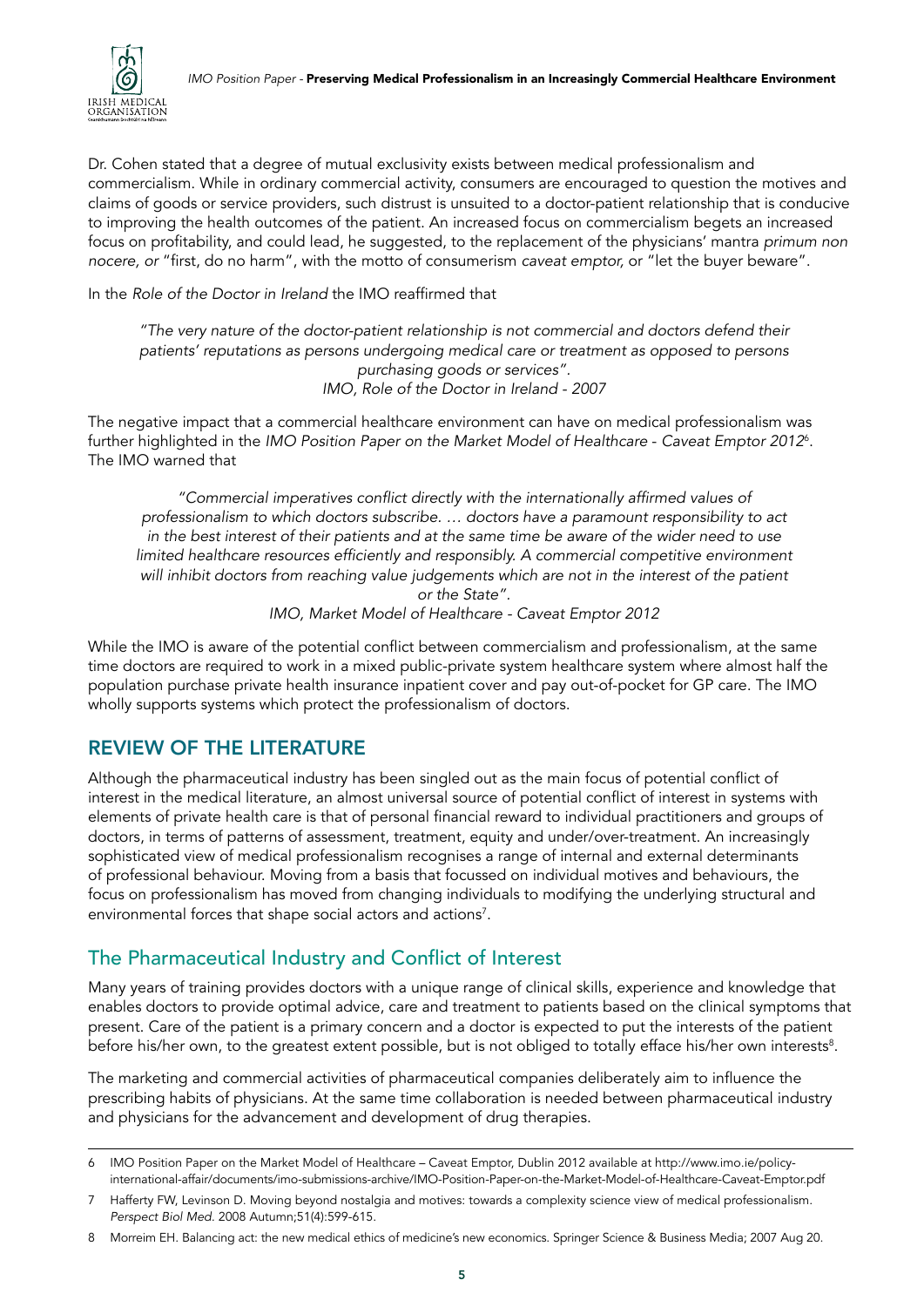

In the USA, the pharmaceutical industry spends approximately \$24 billion annually on marketing to physicians.9 Published in the Journal of the American Medical Association, Dr. Ashley Wazana collated a large quantity of research that had been conducted on how interactions between pharmaceutical companies' sales representatives and doctors affected physician behaviour. The results revealed numerous worrying correlations: having received a gift and the number of gifts received predicted the likelihood of belief that pharmaceutical representatives have not impacted on prescribing behaviour; accepting samples was associated with awareness, preference, and rapid prescription of a new drug; accepting funding to attend a symposium was independently associated with increased formulary addition requests for the sponsor's drug; resident exposure to pharmaceutical representative speakers at lunch rounds was associated with dissemination and learning of inaccurate information about a sponsor's and competitor's drug; and accepting a pharmaceutical company honorarium to present data on a new therapy and receiving research support were independently associated with a formulary addition request for the sponsor's drug.<sup>10</sup>

The potential for conflicts of interest is also apparent in academic research. Studies into the effect of sponsorship of biomedical research has found that, not only are financial relationships among industry, biomedical researchers, and academic institutions widespread, but show a statistically significant association between industry sponsorship and pro-industry conclusions.<sup>11</sup>

## Incentives to Over-treat, Under-treat and Steer Care in a Particular Direction

Key principles of good medical practice include searching for the best evidence to guide clinical professional practice as well exercising good judgement and communicating sound clinical advice to patients<sup>12</sup>. Referrals should be based on an objective assessment of the quality of service or of the physician to whom the patient is being referred.13 While doctors have a paramount duty to act in the best interests of their patient healthcare is a limited resource and doctors are also required to balance that duty of care with the wider need to use those resources responsibly and efficiently<sup>14</sup>.

Fee for service payments allow health services to be divided into discreet saleable units. While this has the advantage of forcing healthcare providers to cost their care, in a healthcare market where profit takes priority over patient care, healthcare providers can be incentivised to over-treat patients rather than minimise treatment or prevent disease, to steer care in a particular direction or to "cherry-pick" more profitable care while leaving more complex and less profitable care to the public sector. Other commercial factors can also lead to over-treatment. Advertisement of healthcare services can raise patient expectations and demands for care while moral hazard can cause both patients to consume more care and physicians to prescribe more care in the knowledge that the insurance company will pick up the bill.

In the US physician investment in hospital outpatient and diagnostic facilities has been found to influence the direction and volume of referral.<sup>15</sup> Self-referral and fee-splitting culminated in the enactment of a series of federal legislation between 1989 and 2007 known as "Stark Law" that generally outlawed the referral of Medicare or Medicaid patients to a facility owned by a physician or immediate family member of a physician.

<sup>9</sup> The Pew Charitable Trusts, Persuading the Prescribers: Pharmaceutical Industry Marketing and its Influence on Physicians and *Patients,* November 2013, [accessed at http://www.pewtrusts.org/en/research-and-analysis/fact-sheets/2013/11/11/persuading-theprescribers-pharmaceutical-industry-marketing-and-its-influence-on-physicians-and-patients at 11:47 on 6 February 2015]

<sup>10</sup> A. Wazana, 'Physicians and the pharmaceutical industry: is a gift ever just a gift?', *JAMA*, Vol. 283, Issue 3, January 2000, pp. 373- 380.

<sup>11</sup> Bekelman J E, Li, Y, Gross C P, 'Scope and Impact of Financial Conflicts of Interest in Biomedical Research', *JAMA*, Vol. 289, Issue 4, January 2003, pp. 454-465.

<sup>12</sup> Medical Council 2009 op cit

<sup>13</sup> WMA, Statement on Conflict of Interest 2009 [available at http://www.wma.net/en/30publications/10policies/i3/]

<sup>14</sup> Medical Council 2009 op cit

<sup>15</sup> Lo B, and Field M J, (eds.), Conflict of Interest in Medical Research, Education, and Practice, Washington (DC), 2009, 6. Conflicts of *Interest and Medical Practice*, [available at http://www.ncbi.nlm.nih.gov/books/NBK22944/ accessed on 27 February 2015].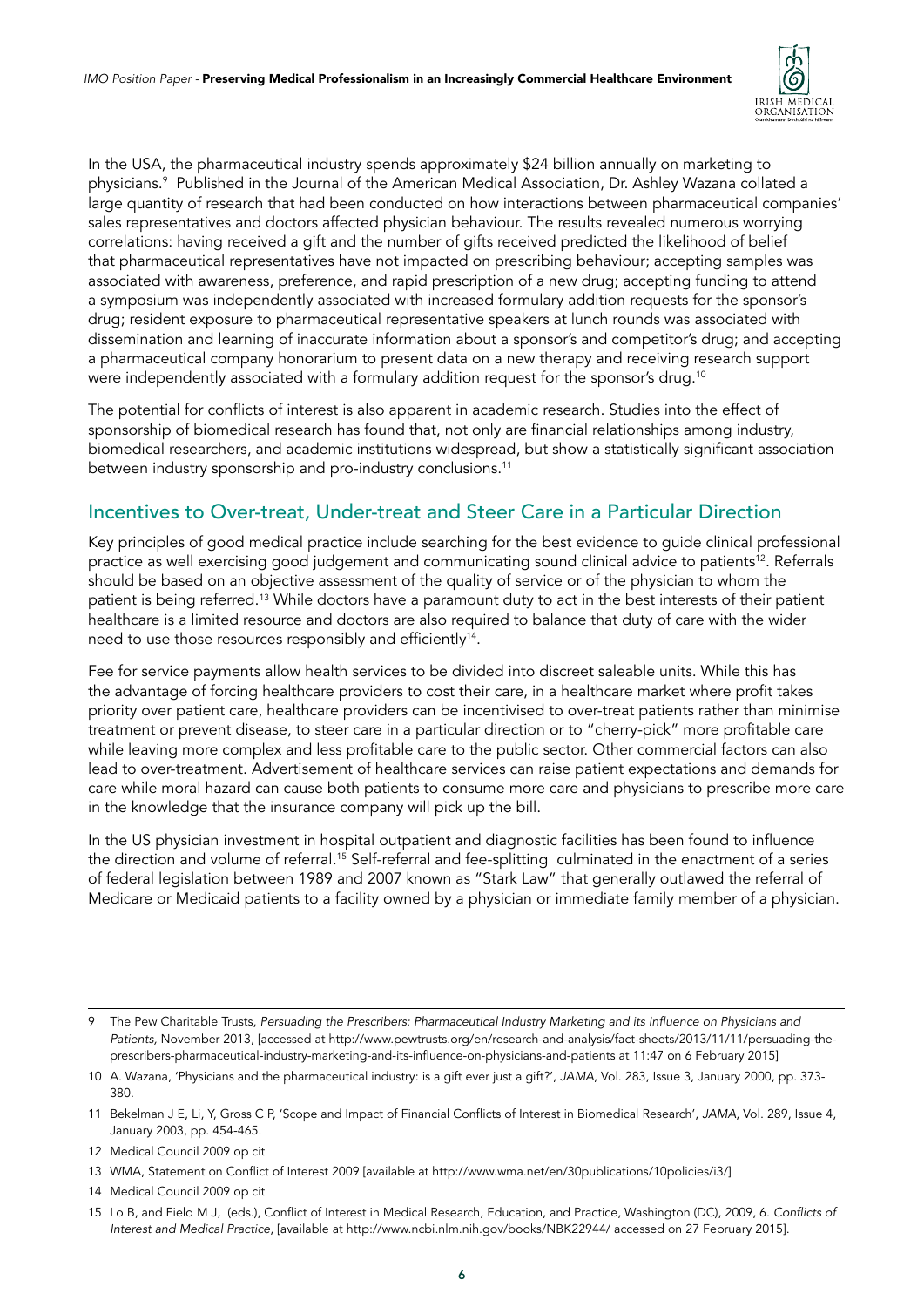

Similarly in Australia corporatisation and vertical integration of primary care and diagnostic facilities has had a similar effect. A recent report on the Corporatisation of General Practice published by the Australian Department of Health and Ageing<sup>16</sup> highlights a number of studies which show how the profit motive and corporate pressure has influenced the direction of referrals between vertically integrated primary care and diagnostic facilities.

At home the National Treatment Purchase Fund (NTPF), an initiative to address waiting lists through the purchase of elective care from the private sector, led to cherry picking<sup>17</sup> and the purchasing of elective care from the private sector at a price substantially higher than in the public sector.<sup>18</sup>

## The Inverse Care law

A commitment to social justice, equality of care and the just distribution of resources are also key tenets of medical professionalism.

The Inverse care law coined by Julian Hart in 1971<sup>19</sup>, states that the availability of good medical care tends to vary inversely with the need of the population served and the wealthier and healthier sections of society tend to be better served than the poorer and sicker sections of the population. Hart suggested that this inequality in the treatment of patients is driven by profit.

Throughout academic literature, stemming from a variety of countries, differences have been observed between the rates of specific treatments provided to private and public patients. Despite no differences in treatment preferences, private patients in Brazil were noted to have received almost twice as many caesarean sections as their public counterparts<sup>20</sup>, and private patients were more likely to receive a coronary angiography than comparators within the public system in Australia.<sup>21</sup> Furthermore in the US it has been observed that doctors operating in high-spending regions see their patients more frequently and are more likely to recommend medically unnecessary tests and treatments than doctors in low-spending regions.<sup>22</sup>

Literature from Ireland has shown similar results. A study of public versus private obstetric care within the same hospital setting found that compared with public patients, private patients had higher rates of operative deliveries that were not fully accounted for by medical or obstetric risk.23

## DOCTORS' VIEWS ON COMMERCIALISM IN IRELAND

In preparing this position paper the IMO held a workshop and carried out a survey of IMO members to gauge the views of members on this important topic. It is not surprising that four out of five doctors who responded to our survey agree that commercialism is a reality that is increasingly forced on the medical profession however from discussions at the workshop and from the open-ended questions in the survey it is apparent that *"the issue is not so black and white and there are many grey areas".* There are many commercial market factors within the health system that impact on doctor behaviour and not all commercial activity is negative. Comments made from doctors are in italics.

- 22 Sirovich B, et al., 'Discretionary Decision Making By Primary Care Physicians And The Cost Of U.S. Health Care', *Health Affairs*, Vol. 27, Issue 3, May 2008, pp. 813-823.
- 23 Murphy DJ, Fahey T, A retrospective cohort study of mode of delivery among public and private patients in an integrated maternity hospital setting. BMJ Open 2013;3:e003865.doi:10.1136/bmjopen-2013-003865

<sup>16</sup> Medicare Financing and Analysis Branch, State of Corporatisation - A Report on the Corporatisation of General Practices in Australia, Department of Health and Ageing, February 2012

<sup>17</sup> IMO Submission to the DOH Value for Money and Policy Review of the Economic Cost and Charges Associated with Private and Semi-Private Treatment Services in Public Hospitals 2009

<sup>18</sup> Auditor General Annual Report 2008 [http://www.audgen.gov.ie/documents/annualreports/2008/Appropriation\_ Account\_2008Rev1.pdf]

<sup>19</sup> Tudor Hart J. The Inverse Care Law. Lancet 1971; i :405–12

<sup>20</sup> Potter J E, et al., 'Unwanted caesarean sections among public and private patients in Brazil: prospective study', *British Medical Journal*, November 2001, BMJ 2001;323:1155;

<sup>21</sup> Robertson I K, and Richardson J R, 'Coronary angiography and coronary artery revascularisation rates in public and private hospital patients after acute myocardial infarction', *Medical Journal of Australia*, Vol. 173, Issue 6, September 2000, pp. 291-295.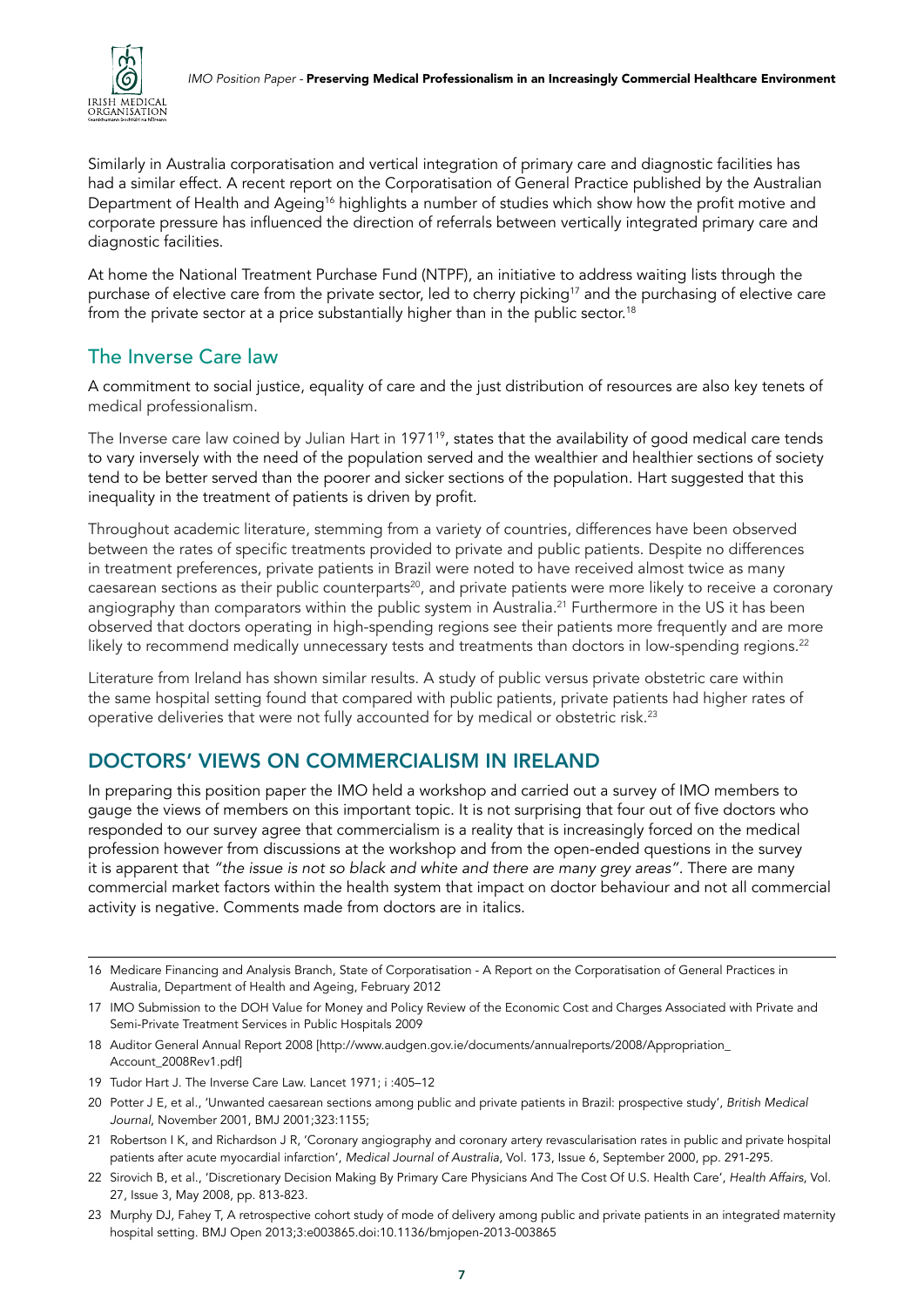

#### Labour Market Forces

In the first instance, while doctors are expected to put the interests of their patients before their own pecuniary interests, in reality the medical profession balances the responsibility to patients and to society against the desire for an appropriate standard of living. In Ireland, as elsewhere, the terms and conditions of employment for medical professionals are subject to market forces. Highly qualified medical professionals are a scarce resource and with approximately 300 consultant posts unfilled in the HSE and difficulties in filling posts in general practice demand for physicians outweighs supply. In addition the employment market for healthcare professionals competes with other healthcare markets, primarily other English speaking markets such as the UK, USA, Canada, Australia and New Zealand.

*"the employment market sets the level of remuneration of doctors"*

#### Physician Interactions with the Pharmaceutical Industry

Ireland is the primary location for international pharmaceutical and medical technology investment in Europe with many of the top global companies in these sectors are located in Ireland.<sup>24</sup> Both industries employ approximately 25,000 people each with many more employed in related services. Preliminary figures show that exports of medical and pharmaceutical products exceeded €30 billion in 2015 representing 27% of Irish exports.25

It is not known how much the pharmaceutical and medical device industries spend on advertising and promotion in Ireland, however, sales of medical goods, including pharmaceuticals and therapeutic appliances, in 2013 amounted to €2.8 billion or 15% of total healthcare expenditure in Ireland.<sup>26</sup> Close collaboration with healthcare professionals is vital to the pharmaceutical industry in order to inform healthcare professionals and seek feedback on their latest products. The pharmaceutical industry supports medical research, educational meetings, expert-led forums and attendance at conferences and scientific meetings.27

A number of measures have been implemented in an attempt to improve transparency and address any potential conflict of interest. Direct conflict of interest is removed by a separation of the prescriber and dispenser role. Under the Pharmacy Act 2007 physician investment in retail pharmacy and vice-versa or the sharing of a premises is considered professional misconduct. The advertising and promotion of pharmaceuticals including the provision of gifts and hospitality are restricted under the Medicinal Products (Control of Advertising) Regulations 2007 and supplemented by a number of voluntary industry codes of practice. The Medical Council has clear guidelines in place to support transparency between the medical profession and the pharmaceutical industry requiring doctors to declare any potential conflicts of interest and limiting the influence of the pharmaceutical industry on educational events and material. From this year the pharmaceutical industry will begin publishing all transfers of value from pharmaceutical companies to healthcare professionals.

Despite the measures implemented half of doctors surveyed agree that "there are few independent sources of information with regard to new drug therapies". A number of reliable independent sources of information were cited, such as *Prescrire* and the *Drugs and Therapeutics Bulletin*, however, many doctors feel that pharmaceutical sales representatives, promotional material and even magazines, journals and news reports could be biased. Of particular concern to doctors is the role of pharmaceutical companies in the sponsorship of educational events.

<sup>24</sup> Enterprise Ireland, Pharmaceutical Sector Profile, [downloaded from https://www.enterprise-ireland.com/en/Source-a-Productor-Service-from-Ireland/Sector-and-Company-Directories/Pharmaceutical-Sector-Profile.pdf] and Medical Devices Sector Profile [downloaded from https://www.enterprise-ireland.com/en/Source-a-Product-or-Service-from-Ireland/Sector-and-Company-Directories/Medical-Devices-Sector-Profile.pdf ]

<sup>25</sup> Central Statistics Office (CSO), Goods Exports and Imports December 2015 [downloaded from http://www.cso.ie/en/ releasesandpublications/er/gei/goodsexportsandimportsdecember2015/}

<sup>26</sup> CSO Ireland's Health System of Accounts Annual Results 2013 [downloaded from http://www.cso.ie/en/releasesandpublications/er/ sha/systemofhealthaccounts2013/]

<sup>27</sup> Irish Pharmaceutical Healthcare Association, Bringing Health and Growth to Ireland. How the pharmaceutical industry helps patients, the health service and the economy 2014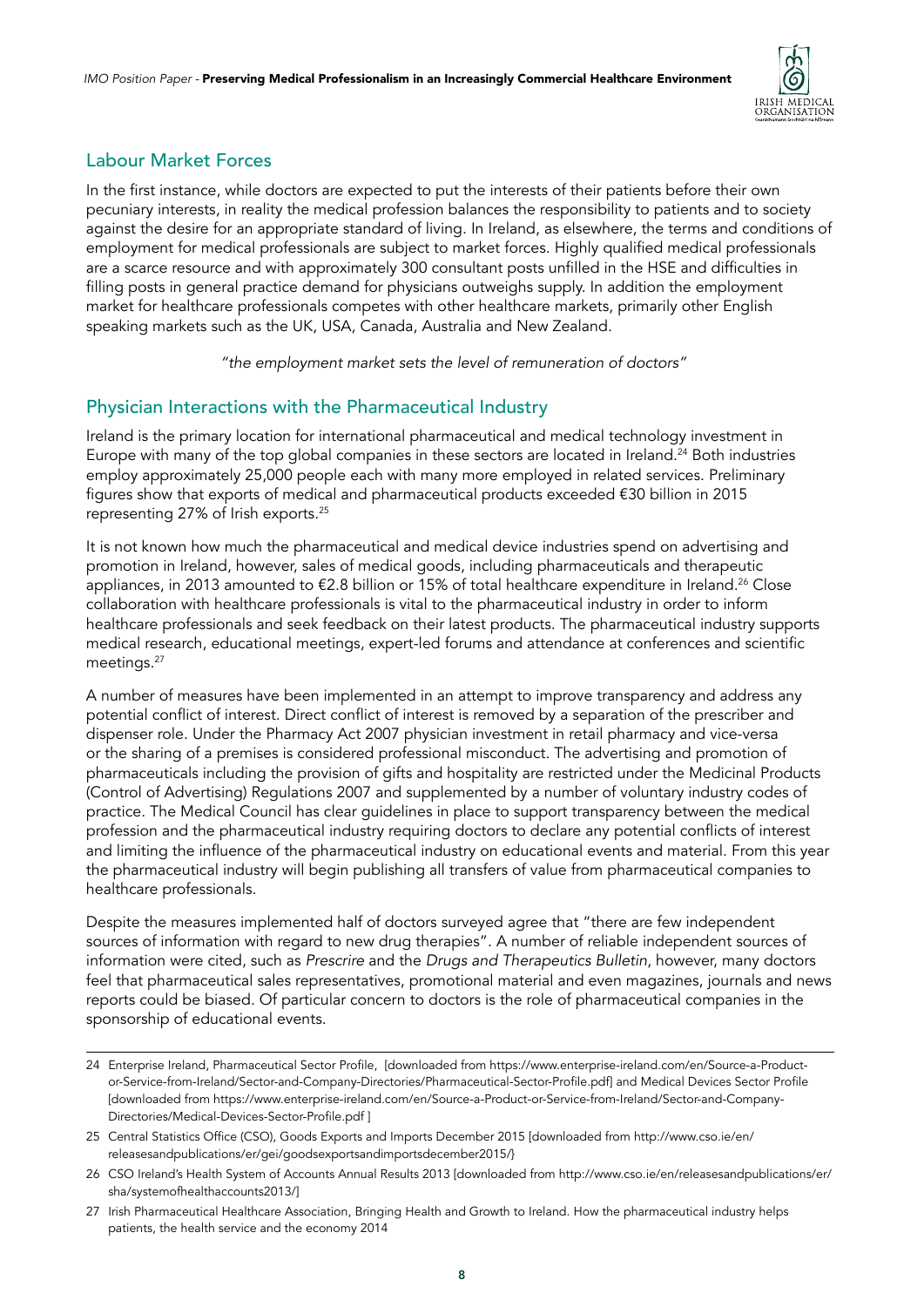

*"there is a clear lack of regulation of industry and pharma reps in hospitals. There is a clear*  conflict of interest of pharma companies sponsoring educational meetings for doctors in public *hospitals"*

Many doctors believe that the pharmaceutical industry has too much influence on Irish medicine and that pharmaceutical therapies are promoted above non-pharmaceutical treatment.

*"Pharma companies are too involved in medicine. From research to hospitals they are silent decision makers".*

"Pharmaceutical company influence means promotional materials are everywhere and management *don't support non drug approaches…knock-on is under-development of non-drug treatment facilities and staff eg. psychotherapists, OTs, SLTs, physios. Huge factor in mental health"*

Many doctors believe that there is a need for greater enforcement of guidelines relating to the sponsorship of educational events.

*"reinforcing of restraints on medical education is sorely needed"*

## Affordability of Pharmaceutical Care

Affordability of pharmaceutical care is an issue both for the state and individuals. Per capita spending on pharmaceuticals in Ireland is 30% above the OECD average<sup>28</sup>. In an effort to reduce government expenditure on drugs out-of-pocket payments for pharmaceutical care have risen substantially. Prescription charges for medical card patients introduced in 2010 now stand at €2.50 per item (capped at €25 per month) and those without a full medical card face charges of up to €144 per month for prescription drugs under the Drugs Payment Scheme. Doctors are concerned that due to the high level of out-of-pocket payments for medicines many patients are not adhering to treatment.

*"Where patients pay out-of-pocket for medication, they may not adhere to treatment resulting in a worsening of their condition and re-attendance… there can be an element of doctor rationing and self-rationing of care"* 

76% of doctors who responded to our survey agree with the statement "I am obliged to consider my patients' financial circumstances when discussing options for care". Many doctors support the work of HIQA and the National Centre for Pharmacoeconomics in health technology assessment and pharmacoeconomic assessment but consider that there is insufficient information available to them on the cost-effectiveness of new medicines and technologies compared with those already existing in the market.

## Incentives to Over-treat in Private Healthcare

Despite a sharp drop during the recession, approximately 46% of the population or 2.1 million people hold private health insurance inpatient plans. Three private health insurers now operate in the Irish health insurance market and there are approximately twenty private hospitals providing acute and mental health services in Ireland. Private health insurance also covers private consultant fees and per diem charges in public hospital. Since 2014 charges are now levied from all patients admitted to a public hospital with private health insurance regardless of whether they are accommodated in a designated private bed or not. In 2013 expenditure from voluntary health insurance schemes amounted to €2.1 billion or 11.8% of total health expenditure.<sup>29</sup> While some doctors work in private practice or public practice only, most doctors in Ireland treat a mixture of public and private patients. Consultants depending on their contract may treat private patients in a public hospital or may have a private practice off the hospital site. With just 48.6% of the population covered by a Medical Card or GP Visit card, most GPs also have a mixed public and private practice.

<sup>28</sup> OECD Health at a Glance 2015 – How does Ireland compare? [downloaded from http://www.oecd.org/ireland/Health-at-a-Glance-2015-Key-Findings-IRELAND.pdf]

<sup>29</sup> CSO Ireland's Health System of Accounts Annual Results 2013 [downloaded from http://www.cso.ie/en/releasesandpublications/er/ sha/systemofhealthaccounts2013/]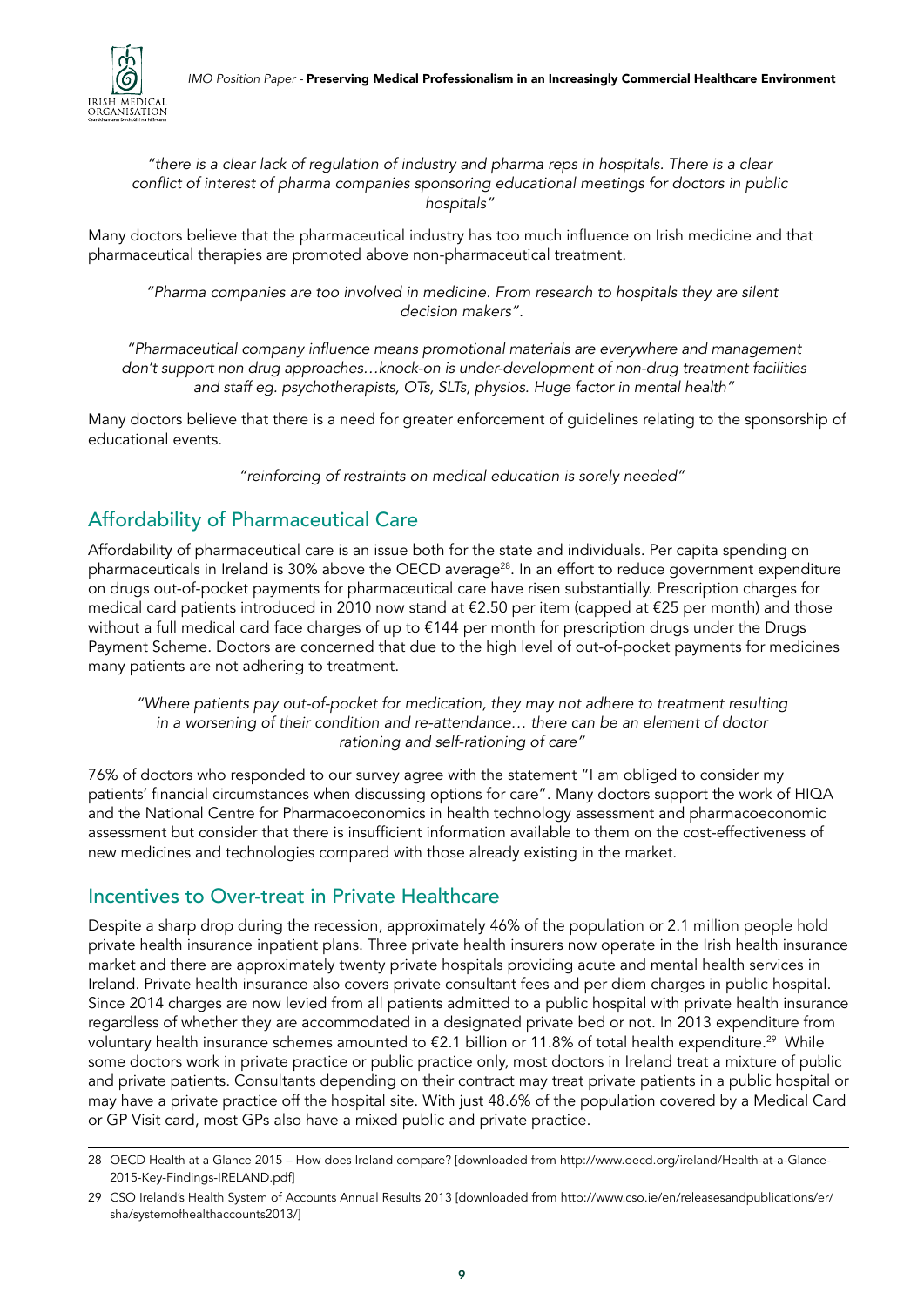

Eight out of ten doctors who responded to our survey agree that "private care can lead to over investigation" and nine out of ten doctors agree that "patients perceive private care to be better than public care". Of particular concern to doctors is supplier induced demand created by the advertising of health screening services advertised by major private institutions and the inter-referral of patients within private hospitals. Doctors are concerned about the lack of evidence supporting some health checks and screening procedures, as well as cross-referrals leading to the over-treatment by doctors of the "worried well". Doctors feel that patients should be made aware of both the health consequences of over-exposure to radiation and the impact unnecessary diagnostics procedures have on health insurance premiums.

*"The advertisement of independent sectors for non-evidence-based activity (health checks) exposes persons to excessive medical care, including over-diagnosis and over-treatment. I think of cases of perfectly healthy people receiving ionising radiation."*

*"advertising from the main private institutions sets an expectation among all our patients to expect investigation when it might be unnecessary"*

Concerns are not related solely to secondary care but also to corporate providers of primary care services and diagnostic facilities and the potential for conflict of interest that can arise.

Doctors are also concerned that private health insurance companies do not always promote evidence-based care. Seven out of ten doctors also agree that insurance companies are increasingly dictating the delivery of care. IMO doctors feel that private health insurance reimbursement favours admission to hospital above day treatment, outpatient care or care in the community.

#### *"insurance cover for in-patient procedures reduces incentive to move to day case/outpatient procedures"*

Many doctors are critical of reimbursement procedures by health insurance companies and their willingness to reimburse more expensive MRIs over less expensive diagnostic procedures such as a CT scan or X-ray, whether the tests are clinically indicated or not. Doctors are also concerned about telemedicine services provided by health insurance companies.

## Inequity and the Mixed Public-Private System

However for many doctors private care is not always a negative. Public healthcare is significantly underfunded in Ireland and in the majority of cases private care provides access to a range of services that are not available in the public system.

*"We need to differentiate between commercialism and service…not all private medicine is 'bad' – a lot provides a service that doesn't exist in the public system"* 

Between 2009 and 2014 public health service expenditure fell by 20% per person, while demand on public services has increased as a result of both population growth and an ageing population. In the same period both staff numbers in the HSE and the number of acute beds fell by approximately 13%. As a result, unprecedented numbers of people are treated on trolleys in our emergency departments and wards and long waiting lists for outpatient appointments and inpatient elective procedures. Pressures to keep within budget has led to rolling theatre closures and regular cancellation of elective procedures.

Under-resourcing and long waiting lists for public hospital care impact on doctors' and patients' decision making and have led to increased reliance on the private sector and a widening of the two-tier system. Seven out of ten doctors agree with the statement that "private care means more timely care. If patients can afford it I urge them to consider private care". However for many doctors demand for private care is driven by the under-funding and mismanagement of resources in the public healthcare system.

 *"due to the dysfunctional nature of our public system and the under-supply and overdemand for healthcare in our hospitals people are forced into purchasing private health insurance just to ensure timely care"*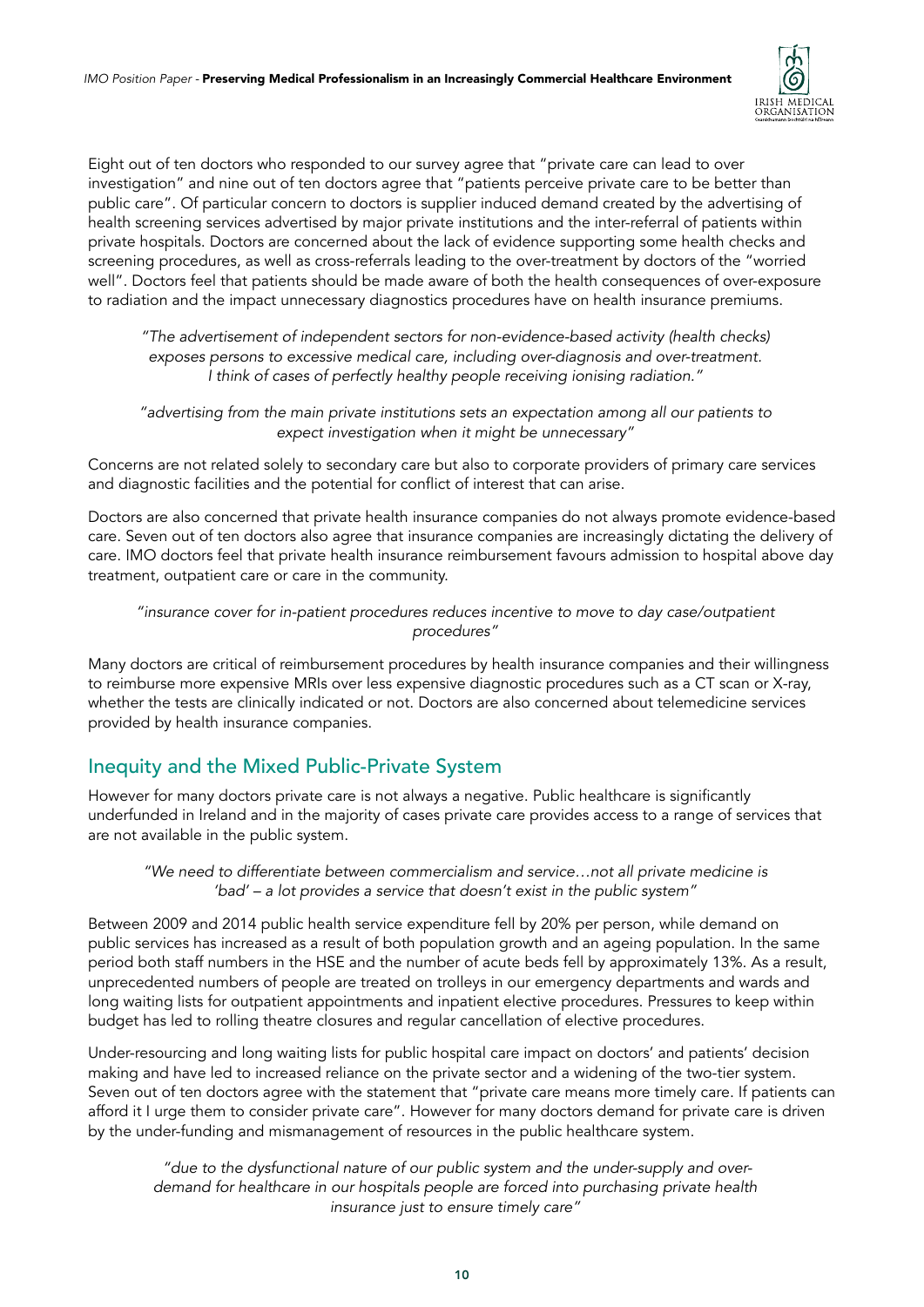

 *"the two-tier system gets worse and worse. I now have medical card patients paying to see private consultants as public lists are indefensibly long"*

However eight out of ten doctors agree that "if patients require urgent or complex care I am more likely to refer them to a public hospital" and many doctors are of the view that private care was not suitable for all patients.

 "[private care is] timely if your illness fits private eg. younger, fitter patients with elective issues *or buying a one-off scan for a single issue"*

*"when there is a commercial contract to send patients from the public system to the private… the onus falls on doctors to make sure the "right patient" is moved to the private system. Less complex, few comorbidities, not confused or elderly dependent or addicts or homeless. Not*  simple for doctors. Leaves all the difficult and expensive patients *[in the public system].* 

"private care is of little benefit in psychiatry because it cannot deliver a community team in a *patient's local area with in-depth knowledge of local community resources and supports …"*

Private healthcare provision can foster innovation and improvements to the quality and effectiveness of care. For some doctors the public health system cannot afford expensive new technology and treatments and innovative quality of care should be rewarded.

*"Medical advances are too costly for governments to pay for"*

*"Healthcare demands are increasing all the time and a combination of public and private*  offerings are needed. Profitable efficient healthcare serves both patients and medical *practitioners."*

Many doctors believe that some commercial practices could be of benefit within the public sector. In particular, an understanding of the cost of procedures could support decision making and the efficiencies in the delivery of care.

*"An understanding of the cost of diagnostics, treatments and procedures can support doctors in everyday decision making. Particularly in an era of public resource constraints doctors should have an understanding of the level of resources available to them."*

The HSE is currently rolling out a system of money follows the patient of activity-based funding (ABF) for funding hospital care in an effort to improve efficiency and increase transparency in healthcare funding. Doctors are concerned though that with the introduction of ABF, hospitals serving older populations may be underfunded or biased towards patients requiring less resources.

*"activity-based funding mechanisms do not take into account patients with mixed complexities and can bias the types of patients hospitals want to admit"*

## Trust and the Promotion of Transparency

Doctors work at the coalface of the health service and every day make clinical decisions based on scientific evidence and international best practice. Frequently major changes to healthcare policy are guided by economic or political imperatives without any evidence of improvement to quality of care or patient outcomes.

Patients trust their doctors to make decisions that are to the greatest extent possible in the patients' interests and which minimize as far as possible commercial, political, or other concerns. A recent poll conducted by Amárach Research, on behalf of the Medical Council of Ireland, found that doctors continue to be the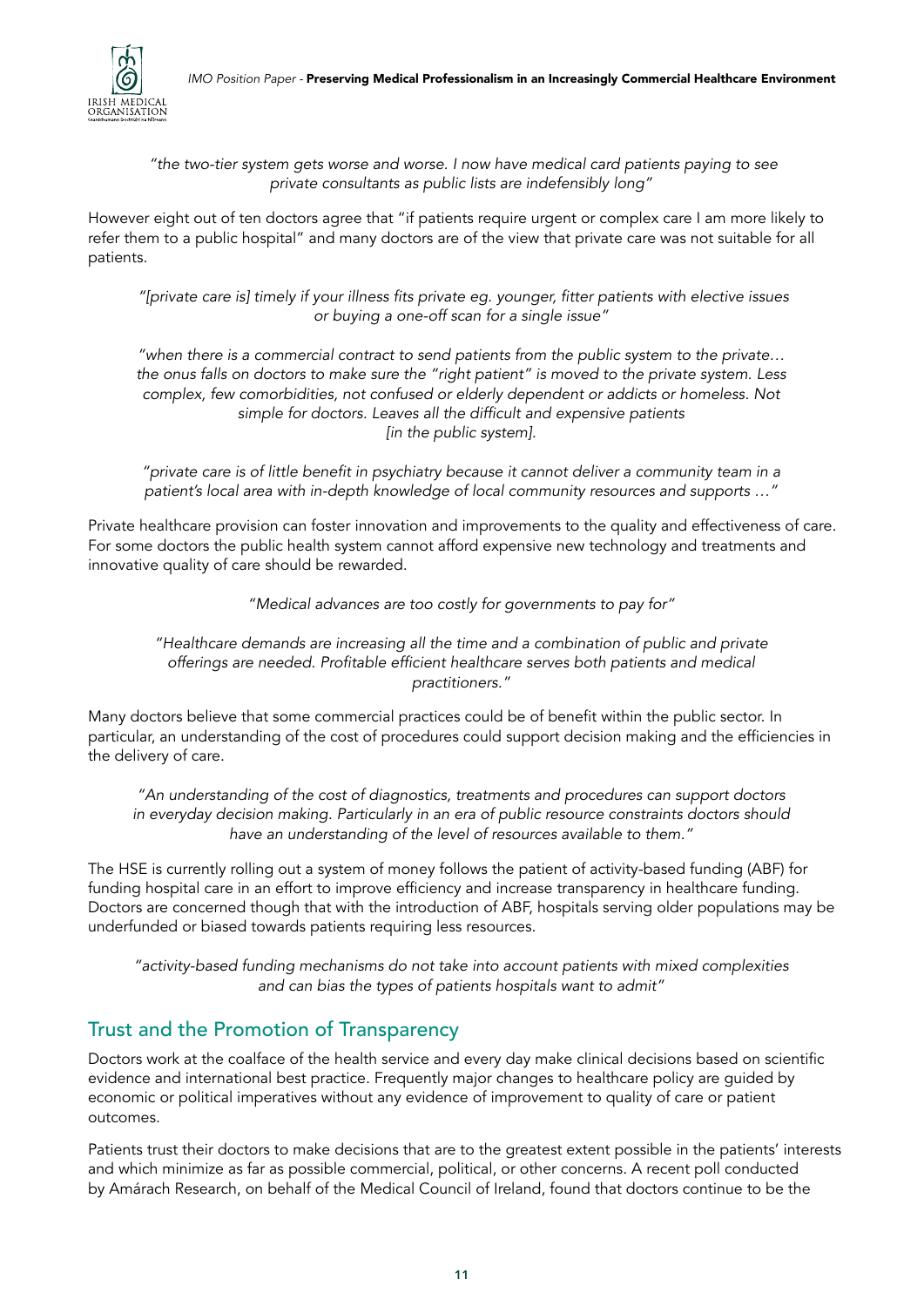

most trusted profession in Ireland.30 While 91% of adults in Ireland state that they trust their doctor to tell the truth, this figure is decidedly lower in the USA, where just 58% have expressed the same trust.<sup>31</sup> While the components of trust in a given profession are complex and diverse, studies have established that the commercialisation of medicine acts as a barrier to trust and a strong doctor-patient relationship.32 The USA, where a commercially-driven market model of medicine has been in place for many decades, demonstrates the pitfalls of increasing commercial pressures in the field of medicine on trust in the medical profession.

Maintaining that trust in the medical profession is crucial to a caring efficient and effective healthcare service.

Recognising conflict of interest and being transparent about potential conflict of interest is vital to the integrity of medical professionals. 84% of doctors surveyed agree that "doctors should be better informed on how to recognise and be transparent about conflicts of interest". Commercialism is a reality of modern healthcare delivery whether in a publicly funded universal healthcare system or a mixed public and private system as currently exists, however incentives that have the potential to impact on medical professionalism can be reduced. Protecting the unique doctor-patient relationship is in the interest of doctors, patients and the state. In order to preserve medical professionalism in an increasingly commercial healthcare environment the IMO recommends a number of measures as follows:

## IMO Recommendations

#### Reducing Commercial Influence on Medical Professionalism

- In order to reduce reliance on the private sector the public healthcare system must be appropriately resourced to meet current and future healthcare demand;
- Greater use of pharmacoeconomic assessment and health technology assessment should be made by the public sector;
- Appropriate non-directional educational material on new pharmaceutical therapies should be provided;
- The rollout of activity-based funding must
	- ensure that diagnostic related payments are adequately costed,
	- allow for complex patients with multiple co-morbidities,
	- encourage appropriate care in the appropriate setting;
- Private healthcare facilities should be subject to the same standards and oversight as public hospitals
	- Licences for private healthcare facilities should be awarded on the basis of provision of evidence based healthcare services,
	- Advertising standards for healthcare facilities should be developed and strictly enforced;
- Employment contracts in the public or private sector should support and promote the role of the doctor and should not include incentives to meet profit targets at the expense of patient safety and quality of care;

#### Recognising and Declaring Conflict of Interest

• Medical ethics, including conflict of interest and the potential impact of private and public medicine on medical professionalism, should be promoted in undergraduate, post-graduate and CPD educational programmes;

<sup>30</sup> Medical Council, Survey of Public Attitudes to Doctors' Professionalism, July 2015

<sup>31</sup> Blendon, R J, Benson J M, and Hero J O, 'Public Trust in Physicians — U.S. Medicine in International Perspective', The New England Journal of Medicine, Vol. 371, October 2014, pp. 1570-1572.

<sup>32</sup> Banerjee, A, and Sanyal, D, 'Dynamics of doctor–patient relationship: A cross-sectional study on concordance, trust, and patient enablement', Journal of Family and Community Medicine, Vol. 19, Issue 1, April 2012, pp. 12-19.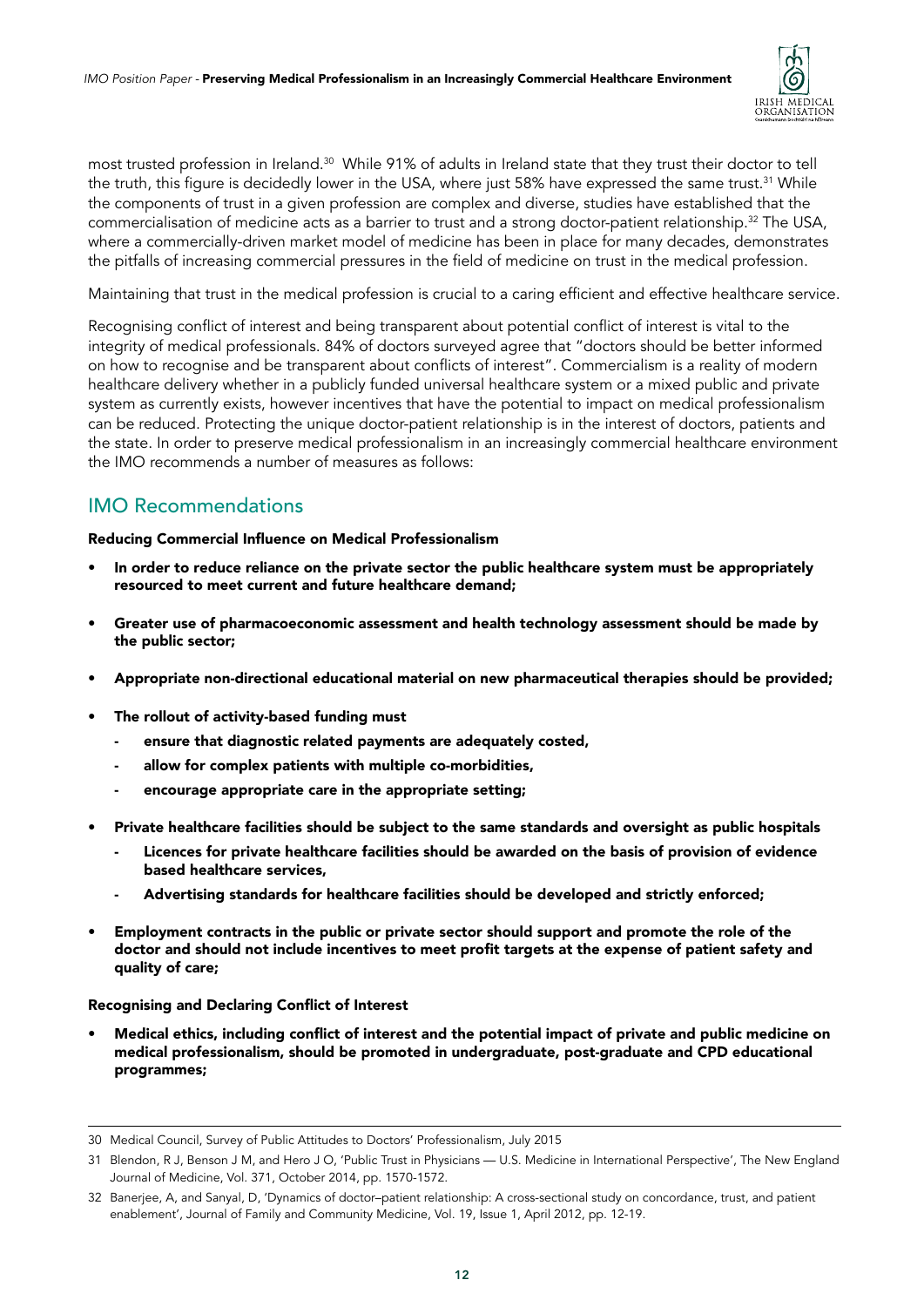

- While recognising the role of industry in the research and development of new therapies, medical council guidelines on industry sponsorship of educational events should be strictly adhered to;
- There should be routine registration of conflicts of interest in advocacy, education and academia;
- Medical journals should ensure conflict of interest statements are published for all submitted articles;
- When referring patients, doctors should openly declare any financial interest they have in private healthcare facilities;
- Clinical guidelines for care should be developed and applied where possible across public and private patients. Guidelines should be flexible to support innovation and improvements to patient outcomes and quality of care;
- When carrying out clinical audit doctors should pay careful attention to potential disparities between public and private patient care.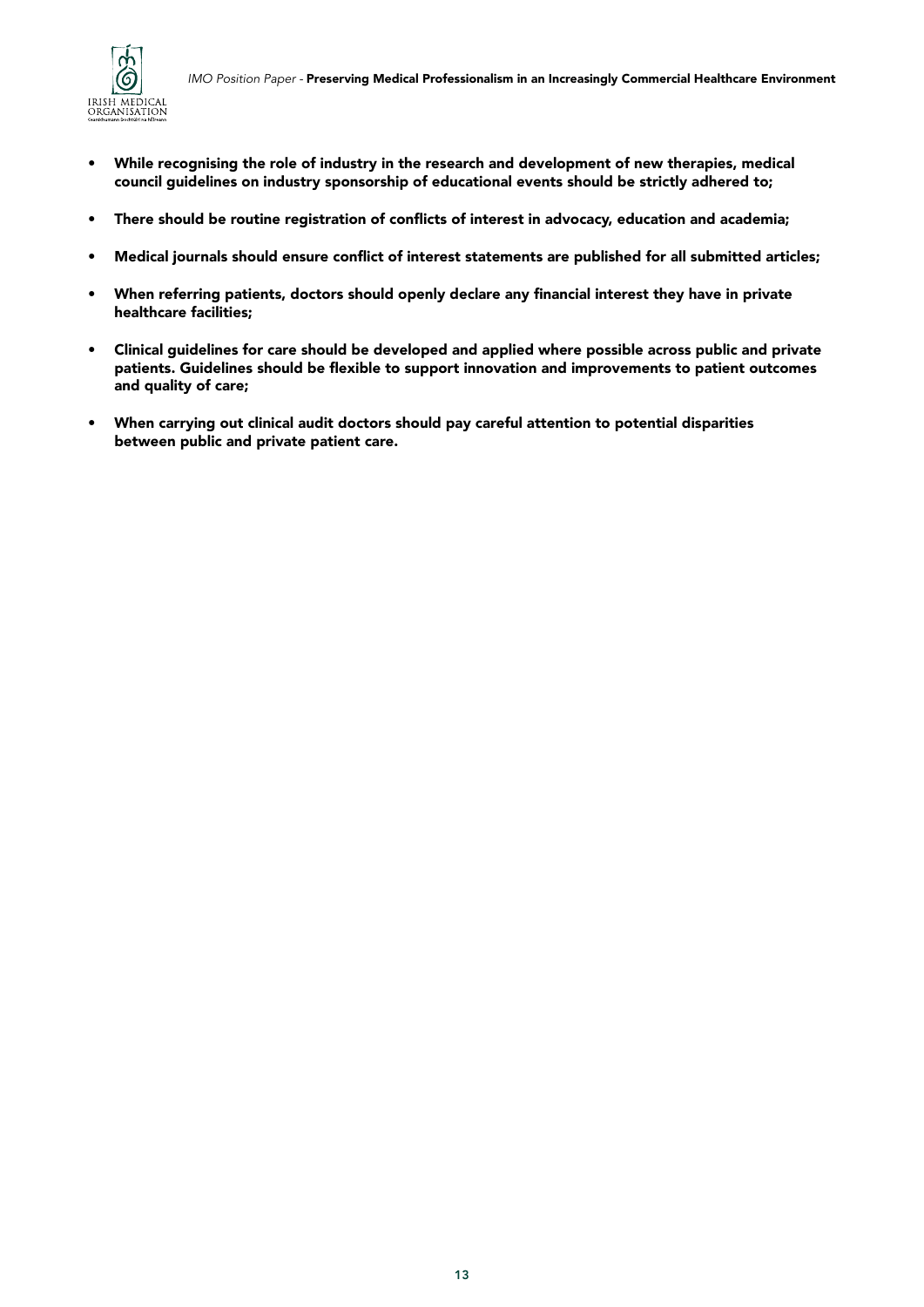